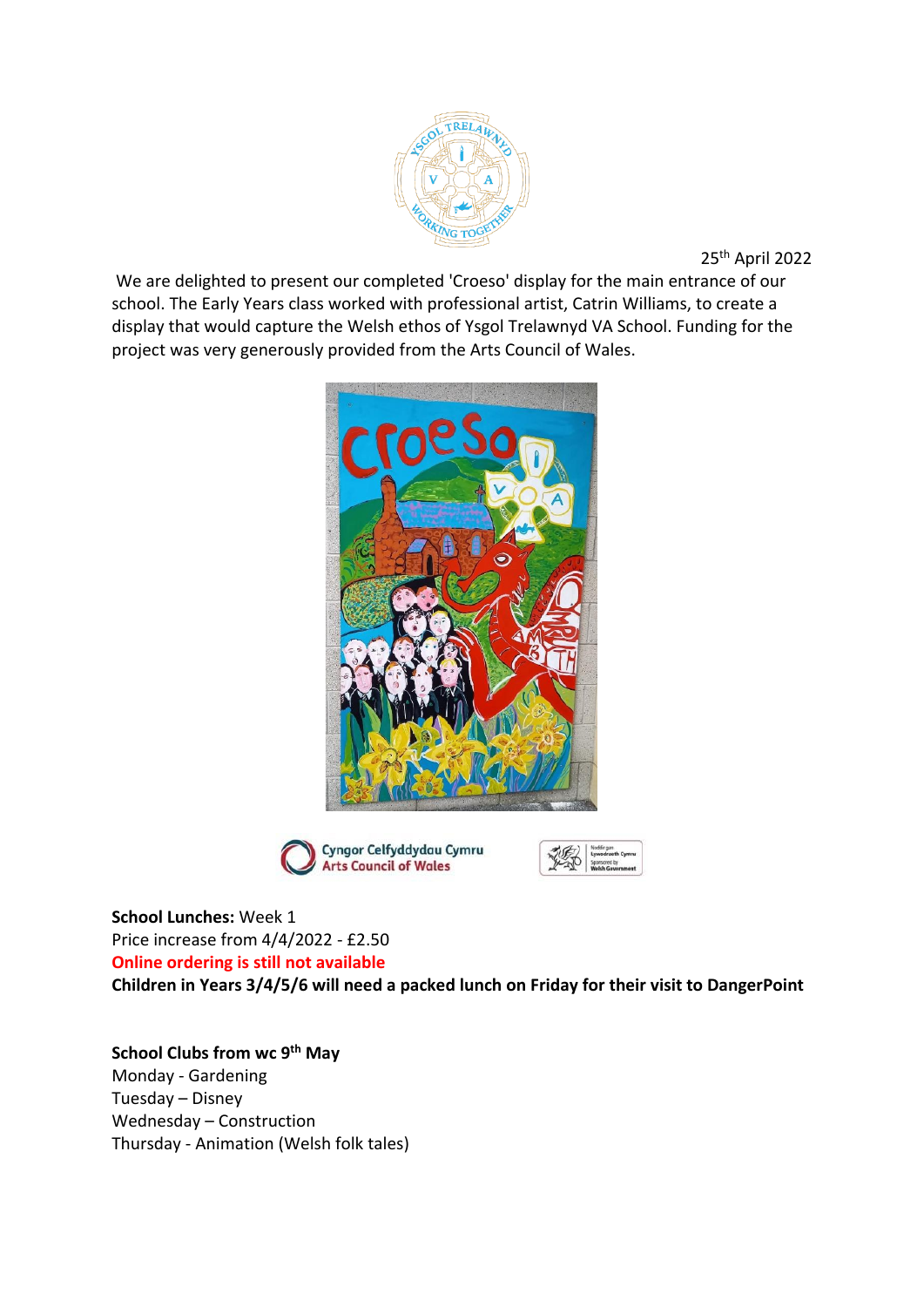## **Staff news**

The time has come for another long-serving member of staff to put away her teaching tools and venture off into new and exciting horizons. Miss Fisher has expressed her intention to retire at the end of the summer term and we will all miss her dearly.

## **Reminders**

- **School is closed Monday 2nd and Tuesday 3rd May**
- **Please remember dogs are not permitted on the school site including the field.**

Cofion, Marina Parsons Pennaeth / Headteacher 01745 570171 [trhead@hwbcymru.net](mailto:trhead@hwbcymru.net)